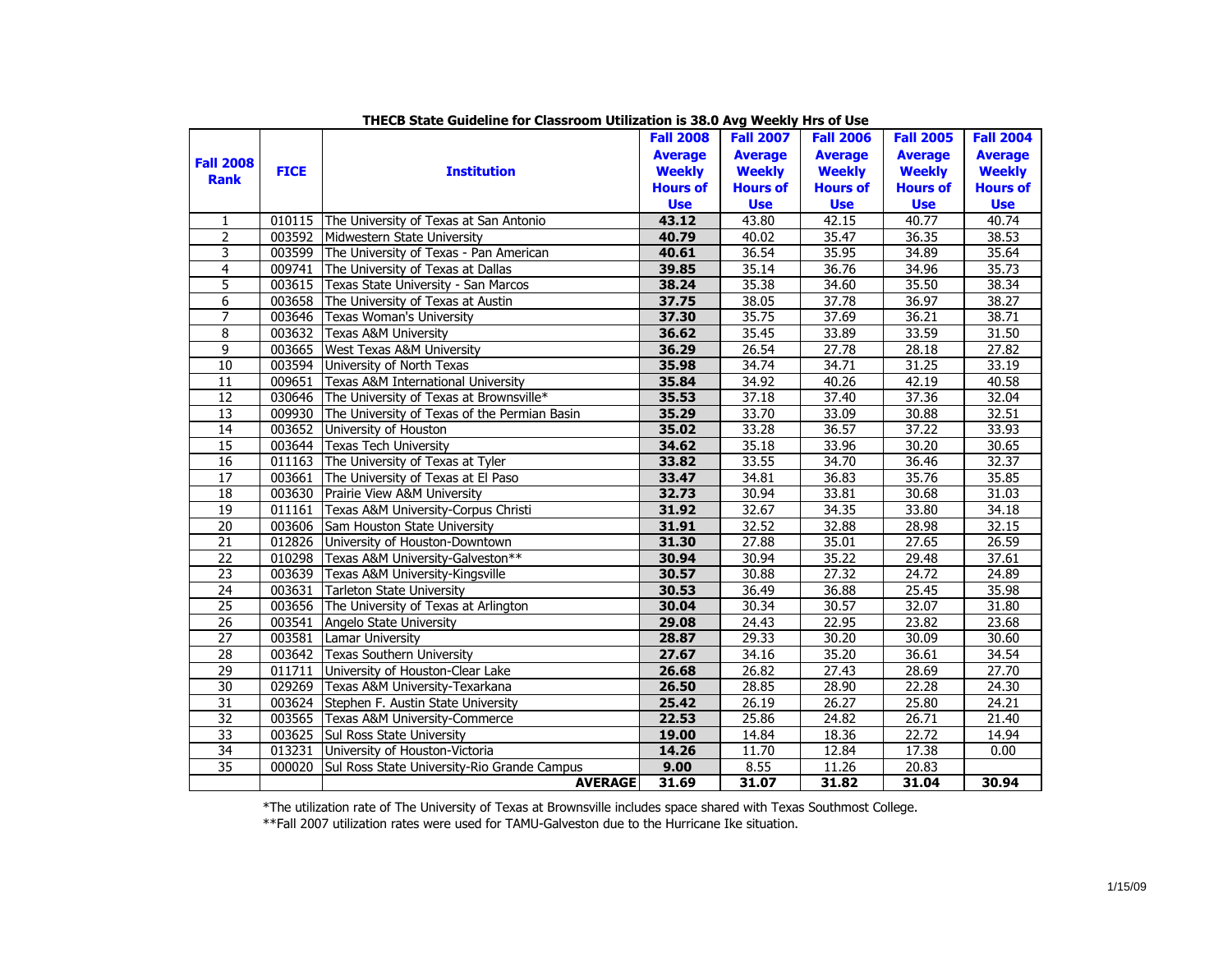|                  |             |                                              | <b>Fall 2008</b> | <b>Fall 2007</b> | <b>Fall 2006</b> | <b>Fall 2005</b> | <b>Fall 2004</b> |
|------------------|-------------|----------------------------------------------|------------------|------------------|------------------|------------------|------------------|
| <b>Fall 2008</b> |             |                                              | <b>Average</b>   | <b>Average</b>   | <b>Average</b>   | <b>Average</b>   | <b>Average</b>   |
| <b>Rank</b>      | <b>FICE</b> | <b>Institution</b>                           | <b>Weekly</b>    | <b>Weekly</b>    | <b>Weekly</b>    | <b>Weekly</b>    | <b>Weekly</b>    |
|                  |             |                                              | <b>Hours of</b>  | <b>Hours of</b>  | <b>Hours of</b>  | <b>Hours of</b>  | <b>Hours of</b>  |
|                  |             |                                              | <b>Use</b>       | <b>Use</b>       | <b>Use</b>       | <b>Use</b>       | <b>Use</b>       |
| $\mathbf{1}$     | 003615      | Texas State University-San Marcos            | 33.38            | 32.52            | 33.52            | 34.02            | 30.06            |
| $\overline{2}$   | 009741      | The University of Texas at Dallas            | 32.99            | 28.97            | 33.48            | 34.08            | 35.49            |
| 3                | 010115      | The University of Texas at San Antonio       | 32.31            | 30.96            | 31.44            | 31.68            | 30.54            |
| $\overline{4}$   | 009651      | Texas A&M International University           | 31.27            | 34.41            | 38.76            | 41.22            | 41.35            |
| 5                | 003658      | The University of Texas at Austin            | 30.97            | 32.75            | 31.89            | 30.15            | 30.60            |
| 6                | 003661      | The University of Texas at El Paso           | 30.84            | 27.02            | 20.89            | 27.14            | 22.93            |
| $\overline{7}$   | 003644      | <b>Texas Tech University</b>                 | 30.22            | 28.70            | 26.84            | 25.04            | 27.60            |
| 8                | 011163      | The University of Texas at Tyler             | 29.53            | 32.37            | 33.47            | 33.42            | 31.90            |
| 9                | 030646      | The University of Texas at Brownsville*      | 29.35            | 32.96            | 33.69            | 29.11            | 20.09            |
| $\overline{10}$  | 003541      | Angelo State University                      | 28.83            | 16.17            | 11.92            | 13.41            | 20.46            |
| 11               | 003665      | West Texas A&M University                    | 28.64            | 25.41            | 24.11            | 22.61            | 25.83            |
| 12               | 010298      | Texas A&M University-Galveston**             | 28.6             | 28.60            | 29.65            | 26.97            | 32.46            |
| 13               | 003632      | <b>Texas A&amp;M University</b>              | 27.64            | 27.19            | 26.45            | 24.75            | 18.78            |
| 14               | 003606      | Sam Houston State University                 | 27.59            | 27.59            | 28.47            | 21.59            | 25.39            |
| 15               | 003652      | University of Houston                        | 26.8             | 19.41            | 25.95            | 23.68            | 27.79            |
| 16               | 003624      | Stephen F. Austin State University           | 26.44            | 25.41            | 24.59            | 27.06            | 23.54            |
| 17               | 003592      | Midwestern State University                  | 25.94            | 16.70            | 16.55            | 29.26            | 27.59            |
| 18               | 012826      | University of Houston-Downtown               | 25.89            | 25.44            | 22.71            | 15.10            | 16.57            |
| 19               | 003599      | The University of Texas - Pan American       | 25.44            | 25.35            | 25.22            | 24.28            | 27.66            |
| 20               | 003646      | Texas Woman's University                     | 23.25            | 24.26            | 20.71            | 23.84            | 21.37            |
| $\overline{21}$  | 011161      | Texas A&M University-Corpus Christi          | 22.41            | 20.48            | 21.59            | 22.09            | 19.75            |
| 22               | 003594      | University of North Texas                    | 21.46            | 23.67            | 23.67            | 20.42            | 21.35            |
| $\overline{23}$  | 003631      | Tarleton State University                    | 21.34            | 24.70            | 21.00            | 23.73            | 32.26            |
| $\overline{24}$  | 009930      | The University of Texas of the Permian Basin | 21.07            | 19.57            | 20.84            | 24.94            | 25.64            |
| $\overline{25}$  | 003639      | Texas A&M University-Kingsville              | 21.07            | 18.12            | 17.12            | 13.61            | 12.97            |
| 26               | 003630      | Prairie View A&M University                  | 19.72            | 18.92            | 14.67            | 12.37            | 14.78            |
| 27               | 003656      | The University of Texas at Arlington         | 17.86            | 17.62            | 17.09            | 19.73            | 22.01            |
| 28               | 003581      | Lamar University                             | 17.19            | 16.75            | 18.18            | 19.80            | 20.40            |
| 29               | 011711      | University of Houston-Clear Lake             | 16.11            | 16.27            | 16.56            | 15.70            | 18.91            |
| $\overline{30}$  | 003642      | <b>Texas Southern University</b>             | 14.72            | 17.21            | 20.01            | 26.17            | 27.37            |
| $\overline{31}$  |             | 003565 Texas A&M University-Commerce         | $10.5$           | 14.74            | 16.32            | 13.76            | 15.59            |
| 32               | 003625      | Sul Ross State University                    | 9.01             | 6.16             | 9.22             | 11.20            | 6.12             |
| $\overline{33}$  | 029269      | Texas A&M University-Texarkana               | 8.33             | 21.10            | 26.33            | 17.00            | 20.06            |
| 34               | 013231      | University of Houston-Victoria               | 4.2              | 8.15             | 3.60             | 6.30             | 33.00            |
| $\overline{35}$  | 000020      | Sul Ross University - Rio Grande             | 0.71             | 0.00             | 1.43             | 4.30             |                  |
|                  |             | <b>AVERAGE</b>                               | 22.90            | 22.45            | 22.51            | 22.56            | 24.36            |

**THECB State Guideline for Class Laboratory Utilization is 25.0 Average Weekly Hrs of Use**

\*The utilization rate of The University of Texas at Brownsville includes space shared with Texas Southmost College.

\*\*Fall 2007 utilization rates were used for TAMU-Galveston due to the Hurricane Ike situation.